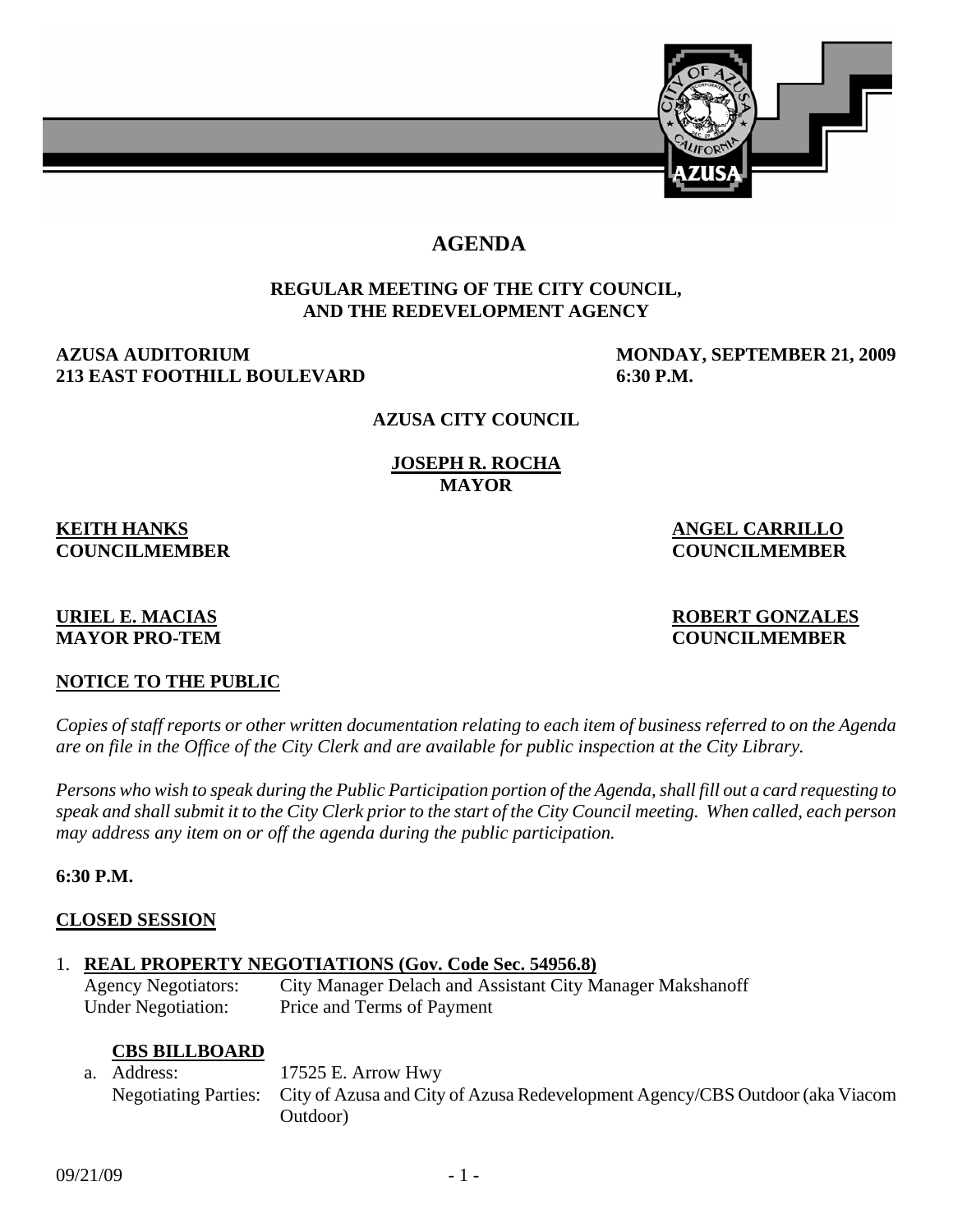# b. **ENTERPRISE PROPERTY**

| Address:                    | 229 S. Azusa Avenue (APN 8614-014-058)              |
|-----------------------------|-----------------------------------------------------|
| <b>Negotiating Parties:</b> | Rogers Lillie M/Roger Lillie M                      |
| Address:                    | 229 S. Azusa Avenue (APN 8614-014-056)              |
|                             | Negotiating Parties: Rogers Lillie M/Roger Lillie M |
| Address:                    | (APN 8614-014-057) - No Address                     |
| <b>Negotiating Parties:</b> | Rogers Clifton & Lillie/Roger C & L/tr              |

#### c. **TALLEY PROPERTY**

| Address:    | 621 N. Azusa Avenue, Azusa |
|-------------|----------------------------|
| Negotiator: | 621 Talley LLC             |

#### 2. **CONFERENCE WITH LABOR NEGOTIATOR (Gov. Code Sec. 54957.6)**

 Agency Negotiators: City Manager Delach and Administrative Services Director-CFO Kreimeier Organizations IBEW

# 3. **PUBLIC EMPLOYEE PERFORMANCE EVALUATION (Gov. Code Sec. 54957)** Title: City Manager

*Any person wishing to comment on any of the Closed Session items listed above may do so now.* 

# **7:30 P.M. - REGULAR MEETING OF THE CITY COUNCIL.**

- 1. Call to Order
- 2. Pledge to the Flag -
- 3. Invocation Pastor Wayne Leamons of Bread of Life

### **A. PUBLIC PARTICIPATION**

*(Person/Group shall be allowed to speak without interruption up to five (5) minutes maximum time, subject to compliance with applicable meeting rules. Questions to the speaker or responses to the speaker's questions or comments shall be handled after the speaker has completed his/her comments. Public Participation will be limited to sixty (60) minutes time.)* 

### **B. REPORTS, UPDATES, AND ANNOUNCEMENTS FROM STAFF/COUNCIL**

# 1. **REQUEST FOR CERTIFICATES OF APPRECIATION FOR DONORS TO THE LIBRARY'S SUMMER READING PROGRAM FOR 2009 TO BE ISSUED AT THE OCTOBER 5 CITY COUNCIL MEETING.**

### **RECOMMENDED ACTION:**

Authorize Library Department staff to work with City Clerk's office to issue 20-25 certificates.

2. Representative of Los Angeles County Fire to make a Power Point presentation on Ready! Set! Go! Wildfire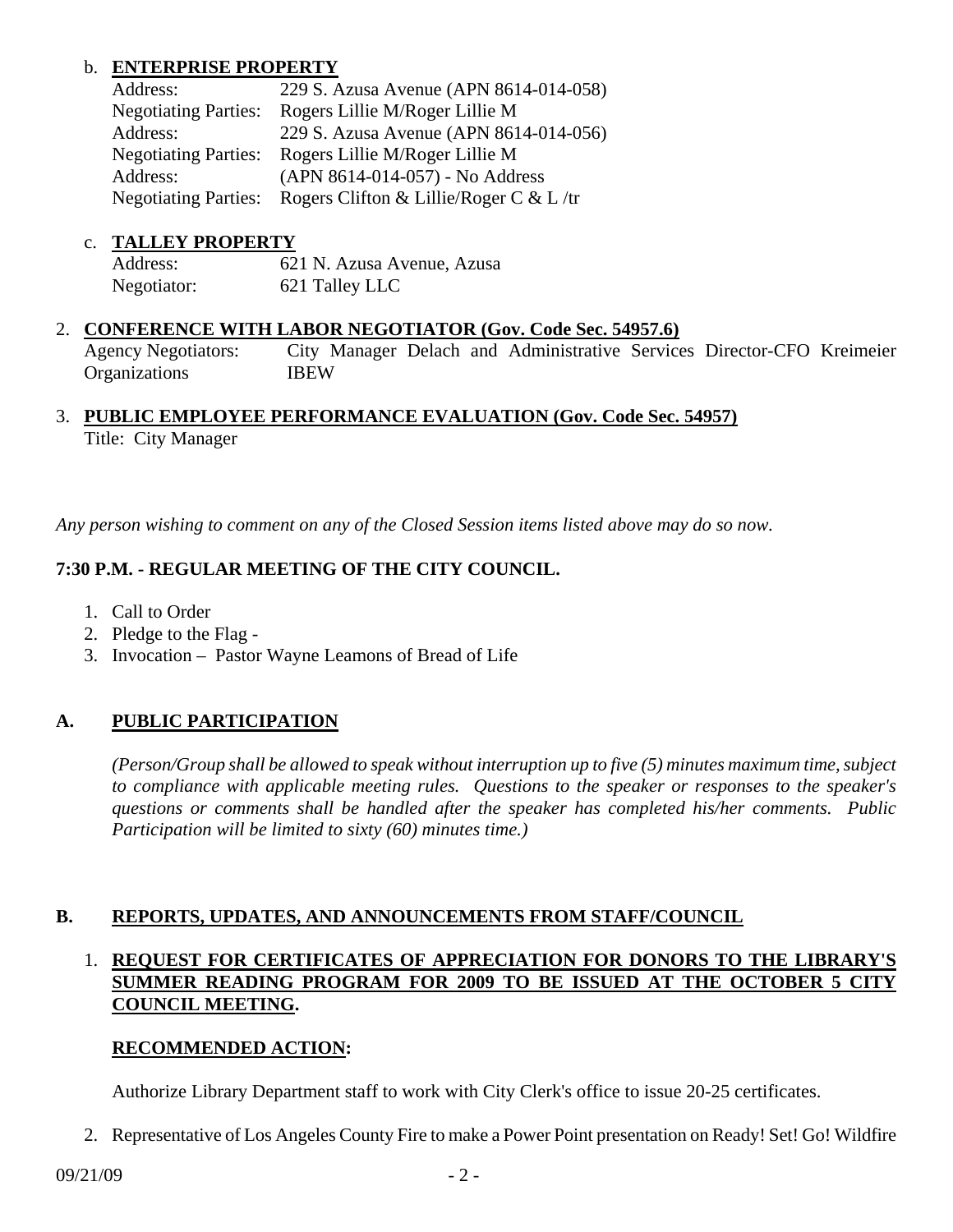# **C. SCHEDULED ITEMS**

# 1. **PUBLIC HEARING – ON APPLICATION TO OPERATE TAXICABS IN THE CITY OF AZUSA**.

#### **RECOMMENDED ACTION**:

Open the Public Hearing; receive testimony, close the Public Hearing. Waive further reading and adopt Resolution No. 09-C78, approving the application and authorizing the issuance of a "Certificate of Public Convenience and Necessity".

# 2. **ORDINANCE AMENDING CHAPTER 14 AZUSA MUNICIPAL CODE AND ADOPTION OF EMERGENCY PLACARDS**.

#### **RECOMMENDED ACTION**:

 Waive further reading and introduce the proposed ordinance, read its complete title and set the public hearing for October 5, 2009.

### 3. **ORDINANCE AMENDING CHAPTER 14 AZUSA MUNICIPAL CODE AMENDING THE 2007 CALIFORNIA BUILDING CODE AND ADOPTING A RE-CONSTRUCTION AND REPAIR ORDINANCE**.

### **RECOMMENDED ACTION**:

Waive further reading and introduce the proposed ordinance, read its complete title, and set the public hearing for October 5, 2009.

### **D. CONSENT CALENDAR**

*The Consent Calendar adopting the printed recommended actions will be enacted with one vote. If Councilmembers or Staff wish to address any item on the Consent Calendar individually, it will be considered under SPECIAL CALL ITEMS.* 

### 1. **APPROVAL OF THE MINUTES OF THE REGULAR MEETING OF SEPTEMBER 8, 2009.**

### **RECOMMENDED ACTION:**

Approve Minutes as written.

### 2. **HUMAN RESOURCES ACTION ITEMS.**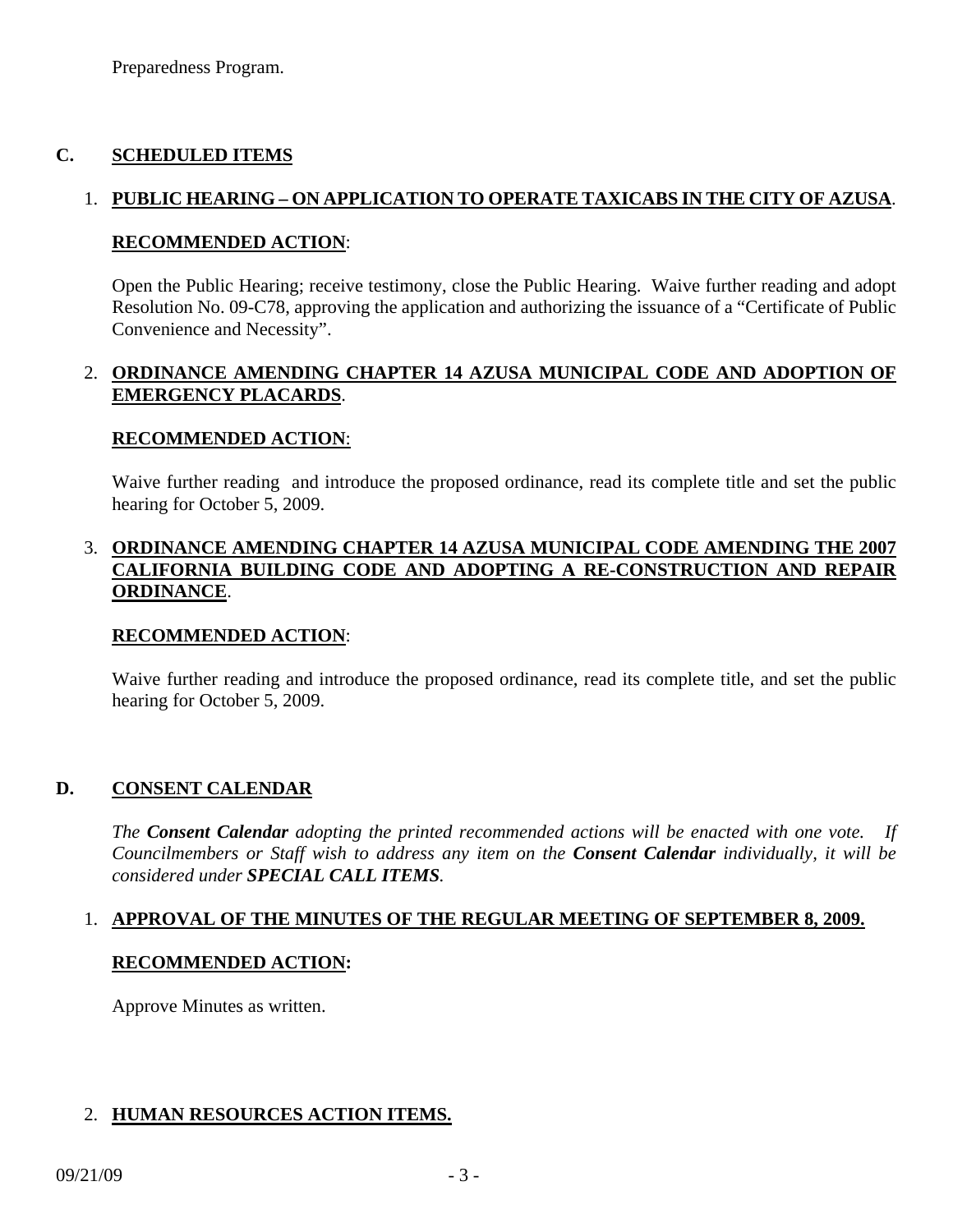# **RECOMMENDED ACTION:**

 Approve Personnel Action Requests in accordance with Section 3.3 of the City of Azusa Civil Service Rules and applicable Memorandum of Understanding(s).

# 3. **AUTHORIZATION OF PURCHASE AND INSTALLATION OF ELECTRONIC MARQUEE MESSAGE BOARD AT MEMORIAL PARK.**

### **RECOMMENDED ACTION**:

 Authorize the purchase and installation of an electronic marquee message board at Memorial Park in the amount of \$20, 268.00.

# 4. **ANNUAL SUNGARD BI-TECH SOFTWARE SUPPORT AND MAINTENANCE AGREEMENT**

### **RECOMMENDATION**

 Waive formal sealed bids in accordance with Azusa Municipal Code Section 2-523 section B, computer software maintenance services and 2-523 section C, no competitive market and approve the software maintenance and support contract from Sungard Bi-Tech Inc, in the amount of \$48,294.78.

# 5. **AZUSA READS, WRITES, COUNTS AND AZUSA CALCULATES, OFF-CAMPUS FEDERAL WORK-STUDY PROGRAM AGREEMENTS WITH AZUSA PACIFIC UNIVERSITY**.

### **RECOMMENDED ACTION**:

 Approve two Off-Campus Federal Work-Study Program Agreements; one for AZUSA READS and another for AZUSA CALCULATES and authorize the City Manager to sign agreements between APU and the City.

# 6. **ACCEPTANCE OF IMPROVEMENTS FOR TRACT NO. 65343, AZUSA FOOTHILL CLASSICS, 320-350 FOOTHILL BOULEVARD**.

# **RECOMMENDED ACTION:**

 Accept the improvements required for Tract No. 65343, Azusa Foothill Classics as complete, take the public improvements to the streets into the City maintained systems and release the performance bond & labor and material bond.

# 7. **CIP PROJECT #66109M - NEW TRAFFIC SIGNAL ON CITRUS AVENUE BETWEEN ALOSTA AVENUE AND FOOTHILL BOULEVARD; REQUEST APPROVAL OF PLANS AND SPECIFICATIONS AND AUTHORIZATION TO SOLICIT BIDS FOR IMPROVEMENTS AT THE INTERSECTION OF UNIVERSITY DRIVE AND CITRUS AVENUE**.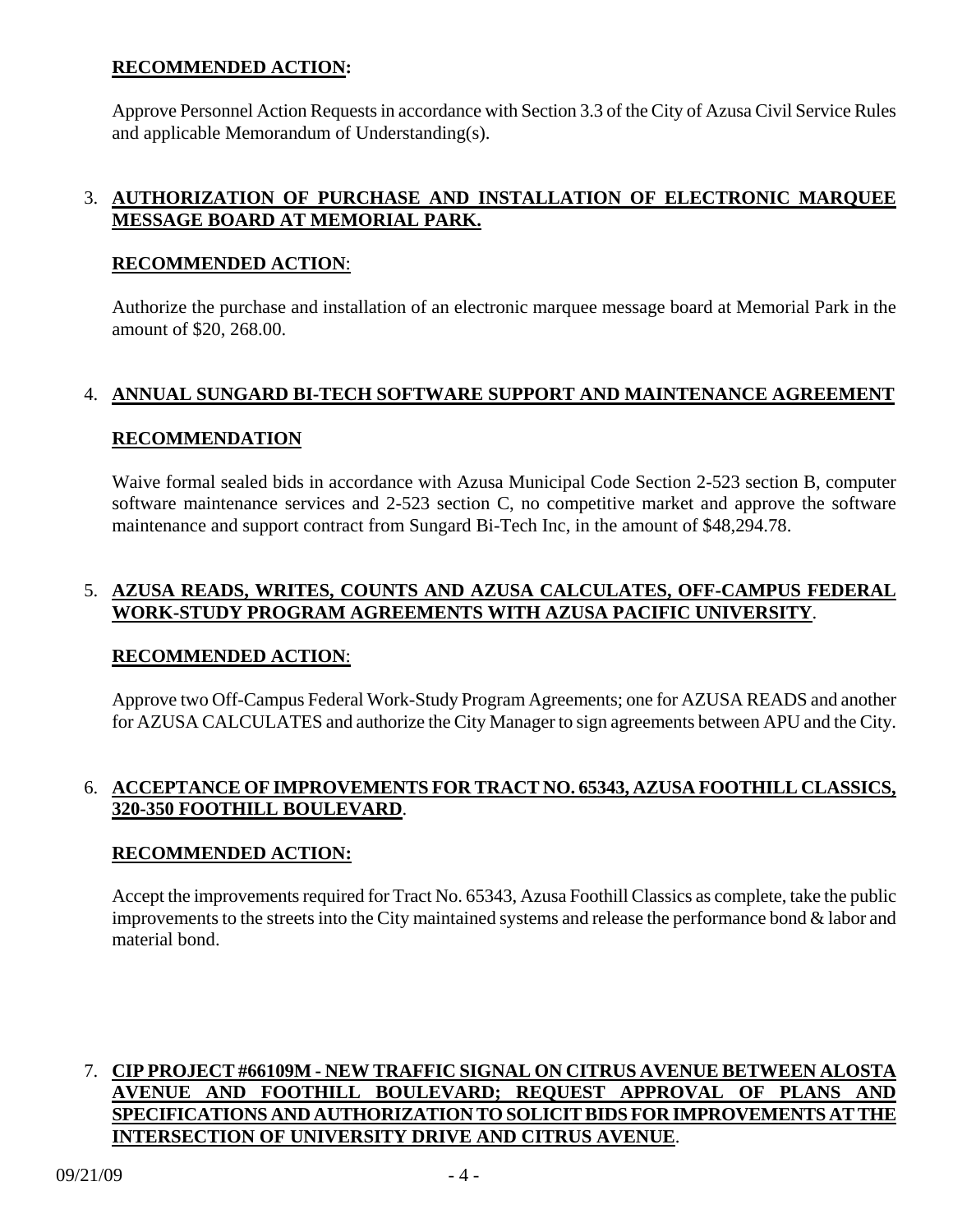# **RECOMMENDED ACTION**:

 Approve the Plans and Specifications and authorize staff to solicit bids for a new traffic signal on Citrus Avenue between Alosta Avenue and Foothill Boulevard and associated improvements including ADA ramps.

# 8. **WARRANTS. RESOLUTION AUTHORIZING PAYMENT OF WARRANTS BY THE CITY.**

#### **RECOMMENDED ACTION**:

Adopt Resolution No. 09-C79.

#### **E. AGENCY CONSENT CALENDAR**

 *The Consent Calendar adopting the printed recommended actions will be enacted with one vote. If Boardmembers or Staff wish to address any item on the Consent Calendar individually, it will be considered under SPECIAL CALL ITEMS.* 

### 1. **APPROVAL OF MINUTES OF THE REGULAR MEETING OF SEPTEMBER 8, 2009.**

#### **RECOMMENDED ACTION:**

Approve Minutes as written.

# 2. **AUTHORIZATION TO ENTER INTO A PROFESSIONAL SERVICES AGREEMENT WITH BUXTON COMPANY TO DEVELOP A RETAIL MARKET STUDY AND APPROPRIATE \$70,000 FROM REDEVELOPMENT RESERVES**.

### **RECOMMENDED ACTION**:

 Authorize staff to enter into a professional services agreement with Buxton Company to develop a retail market study for a cost not to exceed \$70,000 and approve a budget appropriation of \$70,000 from Redevelopment reserves.

### 3. **WARRANTS. RESOLUTION AUTHORIZING PAYMENT OF WARRANTS BY THE AGENCY**.

#### **RECOMMENDED ACTION:**

Adopt Resolution No. 09-R52.

#### **F. ADJOURNMENT**

1. Adjourn.